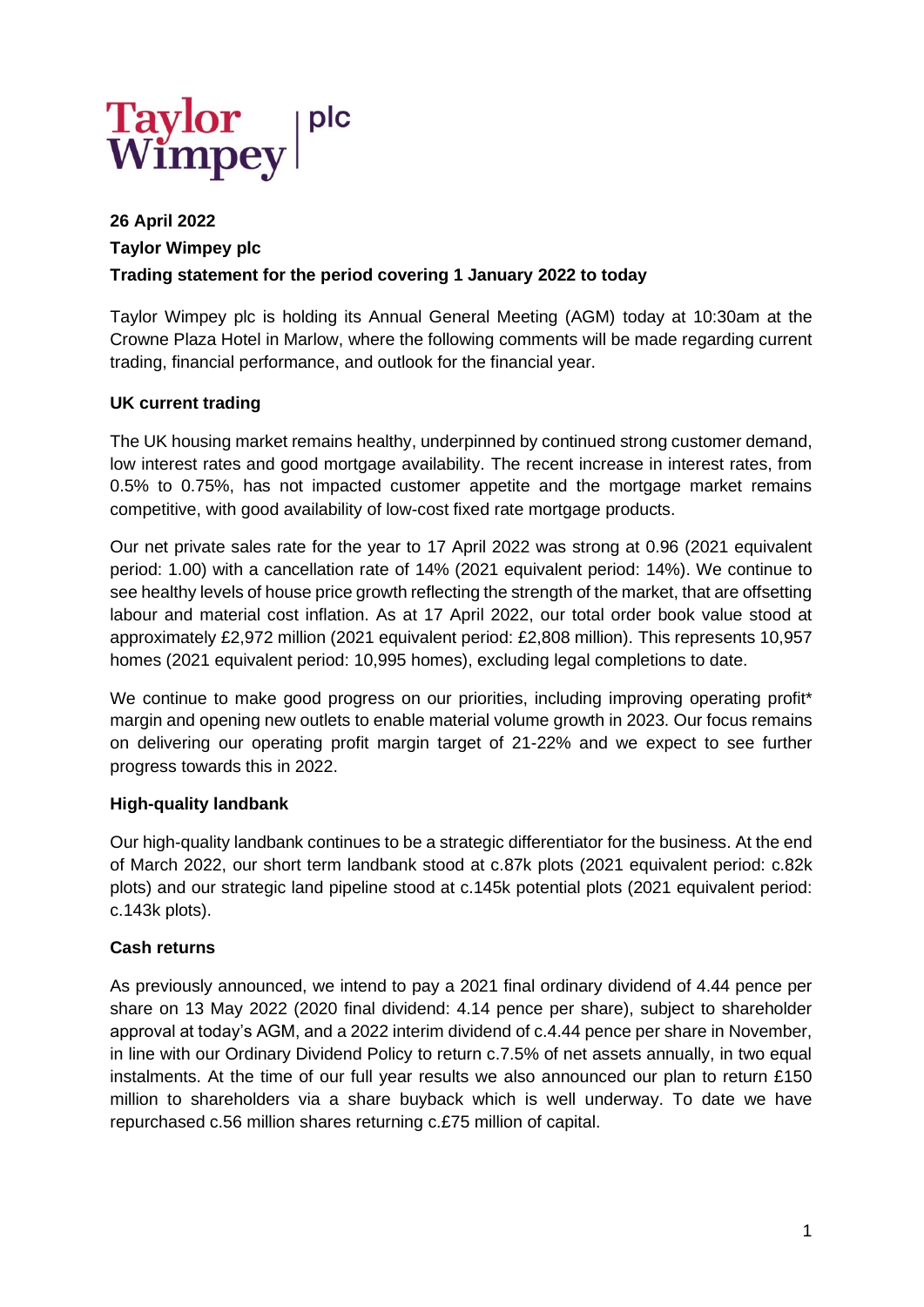## **Cladding fire safety**

We took early and proactive action in the immediate aftermath of the Grenfell tragedy to address fire safety and cladding issues because it was the right thing to do and the safety of our customers is of paramount importance. In March 2021, we committed significant further funding to bring all Taylor Wimpey apartment buildings over 11 metres, that were completed in the last 20 years, up to current EWS1 standard, irrespective of legal ownership.

In April 2022, we signed the Government's fire safety Pledge, extending this period to 30 years as well as committing to reimburse any funds allocated or used for Taylor Wimpey buildings over 18 metres from the Building Safety Fund. These additional commitments will result in a further provision for Taylor Wimpey of c.£80 million, bringing the total amounts we have provided for fire safety remediation works to c.£245 million.

We continue to believe this is an industry-wide issue involving many types of organisations, and therefore needs an industry-wide solution.

### **Board updates**

As previously announced, Pete Redfern will today step down from the Board after nearly 15 years as Chief Executive and around 21 years in the Company. Pete successfully led Taylor Wimpey's recovery from the global financial crisis, and more recently our response to the global pandemic. The Company has returned over £2.9 billion to investors during his tenure through dividends and share buybacks.

Jennie Daly will today succeed Pete as Chief Executive, having previously served as Taylor Wimpey's Group Operations Director and a member of the Board. Jennie brings extensive senior industry experience having worked in the housebuilding and land and planning industries for almost 30 years, with excellent stakeholder relationships.

In January, we also announced that in light of upcoming changes to their commitments on other boards, Angela Knight CBE and Gwyn Burr will be stepping down from the Board following the conclusion of today's AGM. Both have provided valued counsel during their tenure on the Board and their membership of Board Committees; including Gwyn's additional valued contributions both as Chair of the Remuneration Committee and as the Board's Employee Champion. A search process for Angela and Gwyn's replacements is underway to ensure that the Board continues to hold the most appropriate balance of skills and expertise.

### **Outlook**

Trading is in line with expectations and we remain on track to deliver against our guidance set out at our 2021 full year results in March. Whilst interest rates have risen, they remain at historically low levels and, with good availability of competitively priced mortgages, we are experiencing strong levels of customer interest.

We remain mindful of the wider uncertainty caused by the conflict in Ukraine as well as the pressures on cost of living caused by rising energy prices and other inflation, which we continue to monitor, and our focus remains on price optimisation, operational delivery and cost control. Despite the uncertainties, demand for new housing has remained resilient, demonstrating a high level of underlying demand for our homes. We continue to make progress towards our operational targets and remain confident of delivering enhanced shareholder returns.